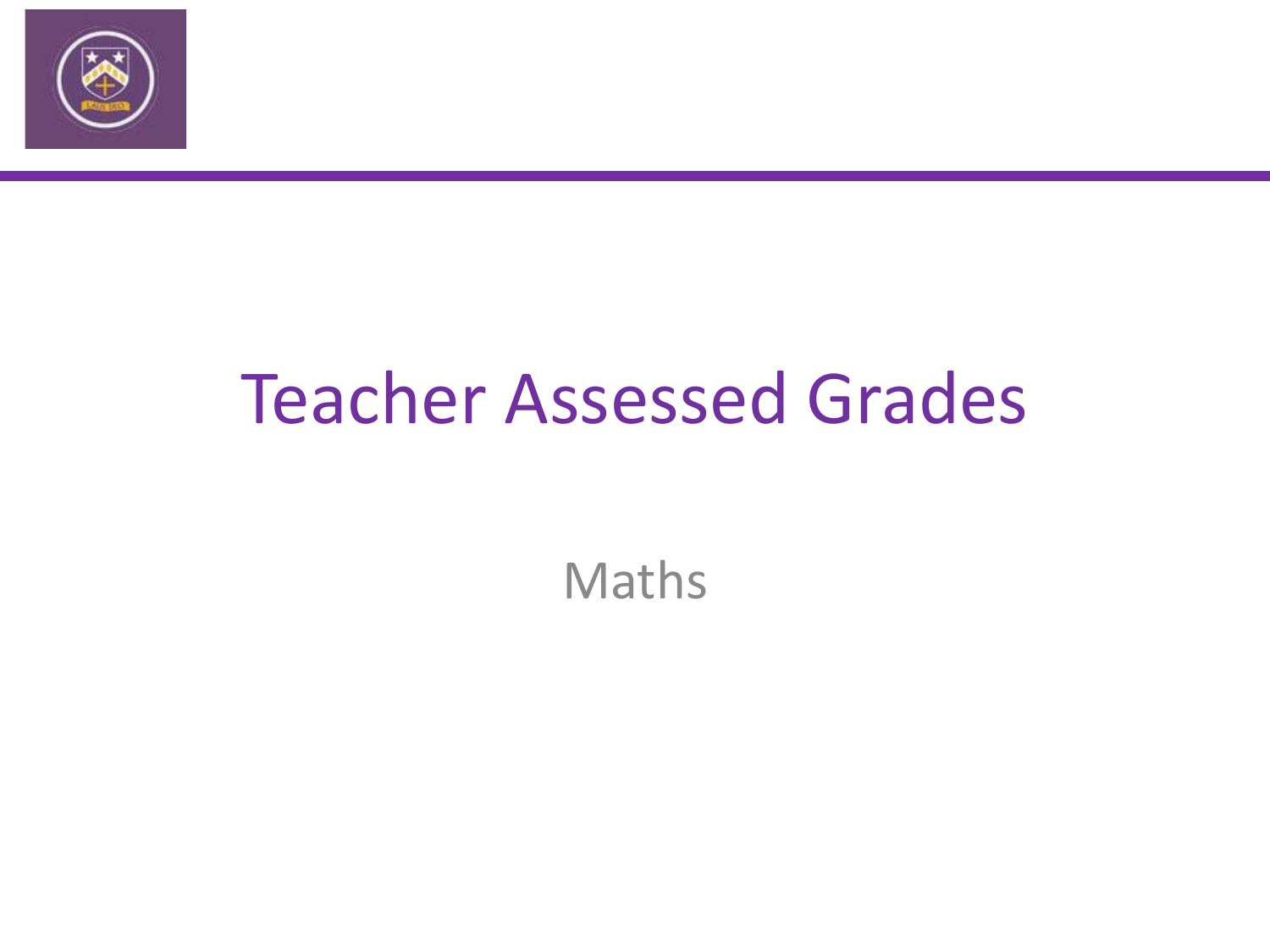

- Paper 1A: Thursday 22<sup>nd</sup> April (non-calculator)
- Paper 1B: Friday 23<sup>rd</sup> April (non-calculator)
- Paper 2A: Thursday 29<sup>th</sup> April (calculator)
- Paper 2B: Thursday 6<sup>th</sup> May (calculator)
- Paper 3A: Friday 7<sup>th</sup> May (calculator)
- Paper 3B: Wednesday 12<sup>th</sup> May (calculator)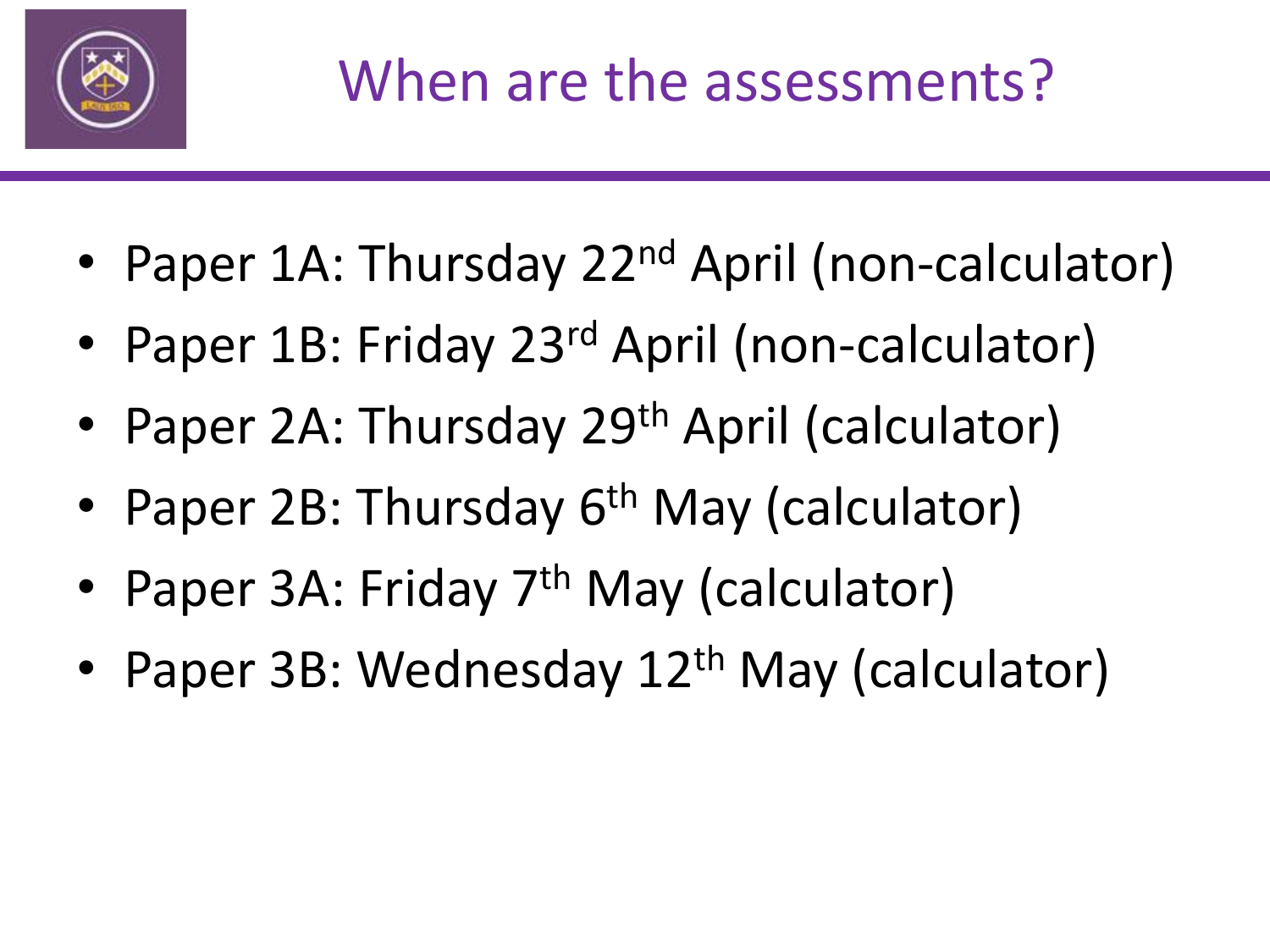

## Timed assessments

- 6 timed assessments
- Each assessment will last 45 minutes
- Those who receive extra time will receive their extra time allowance
- All assessments will be sat in your regular maths classroom
- Those with extra time allowance will be in a separate room
- All classes will sit the assessments on the same days
- **Formulae sheets will be given**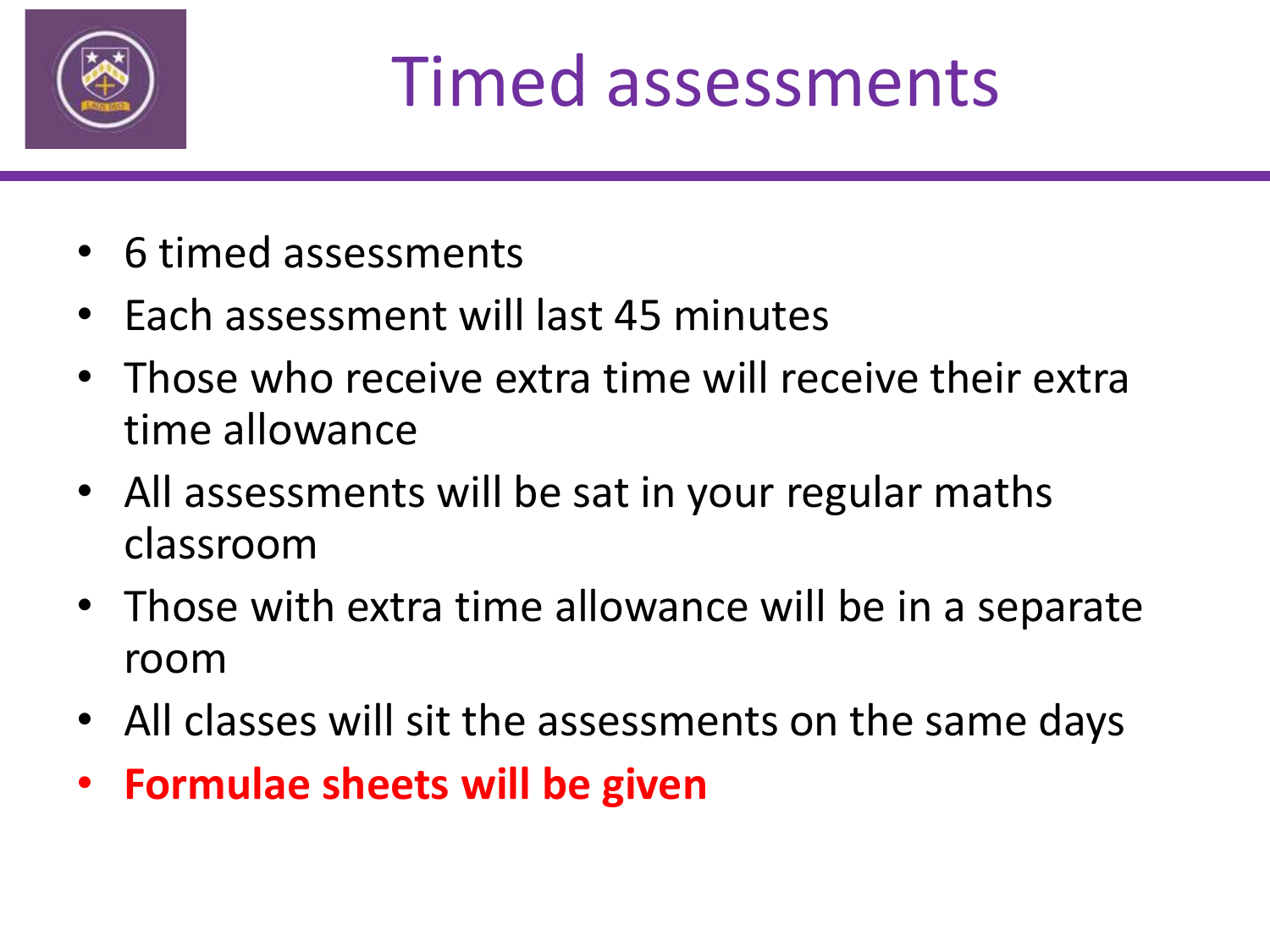

- Ensure to engage in the Microsoft Teams revision lessons
- There will be mop up assessments that will be sat later in the term. These will be **different** to the ones you missed if you miss a lesson.
- Dates tbc of any subsequent assessments required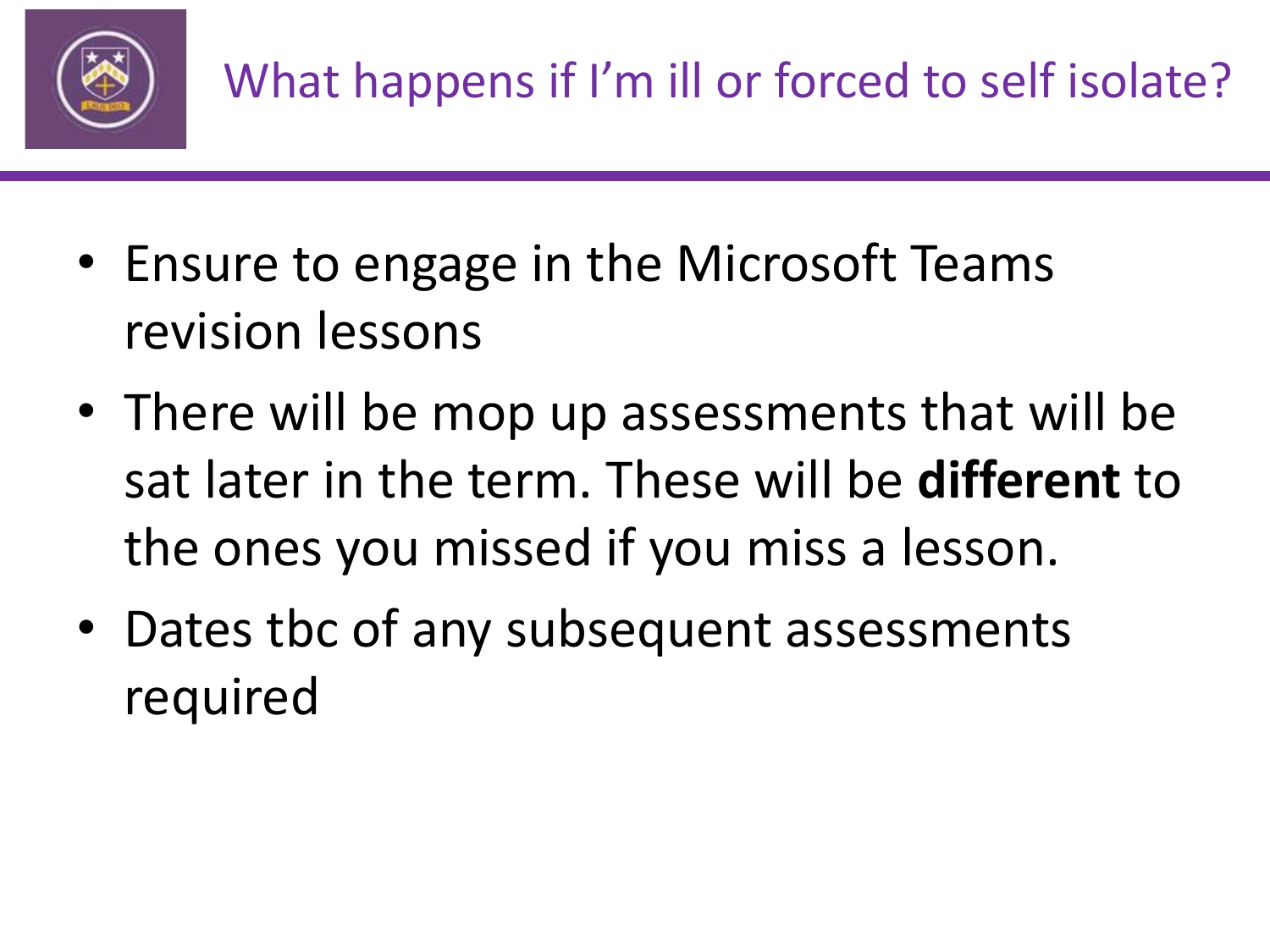

- The reason there are many assessments is to give you as many chances as possible at success, and for us to get as much evidence as possible that you are working at a particular grade
- We are looking for your scores to improve over time
- If you do really badly on a test do not panic your grade will not be based on **any one** assessment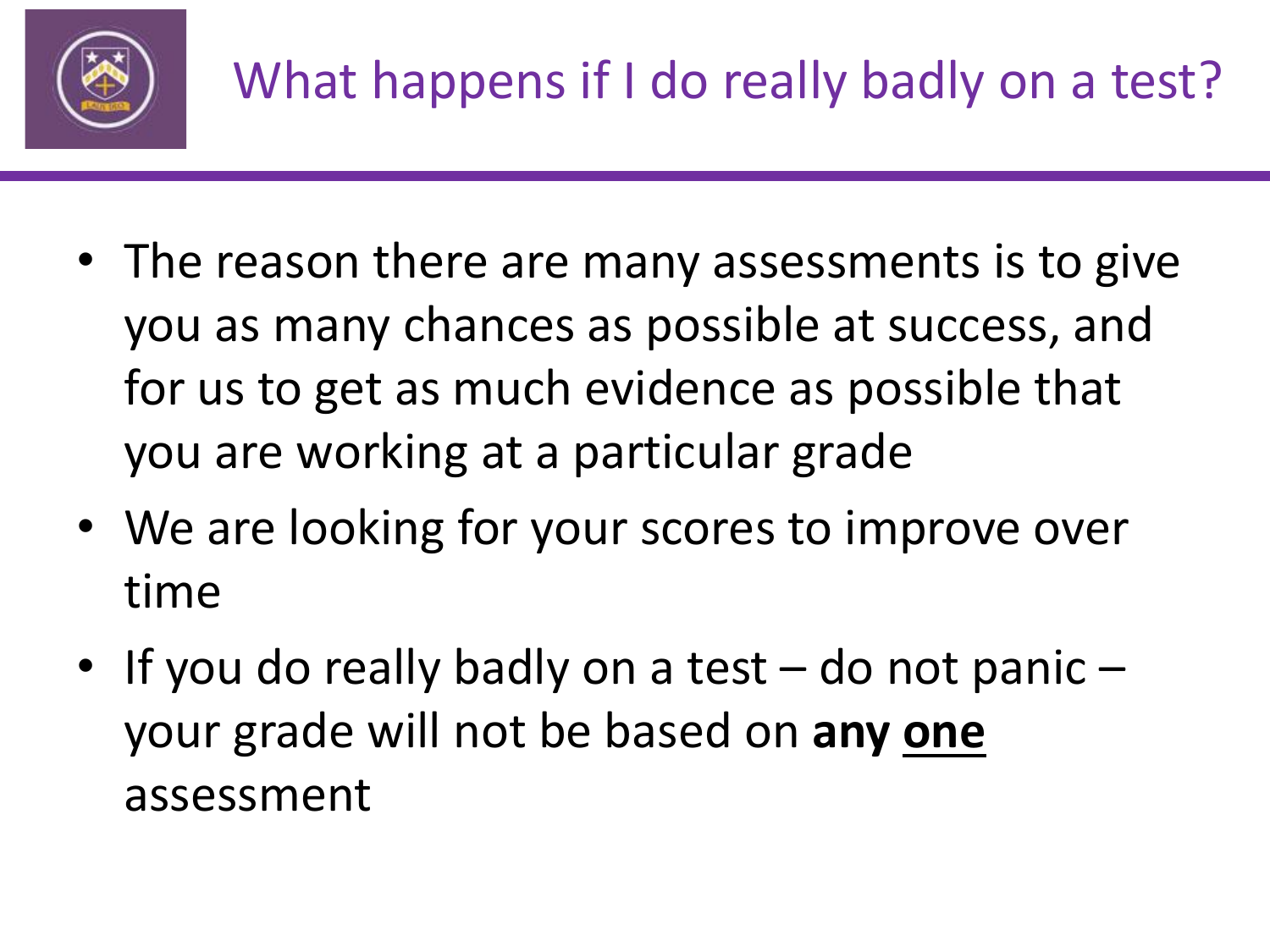

- A **weekly revision list** giving you topics to prepare for the following week
- A **mathswatch task** matching the revision list (the same across all higher sets, and the same task across all foundation sets)
- **Weekly targeted revision packs** based on upcoming topics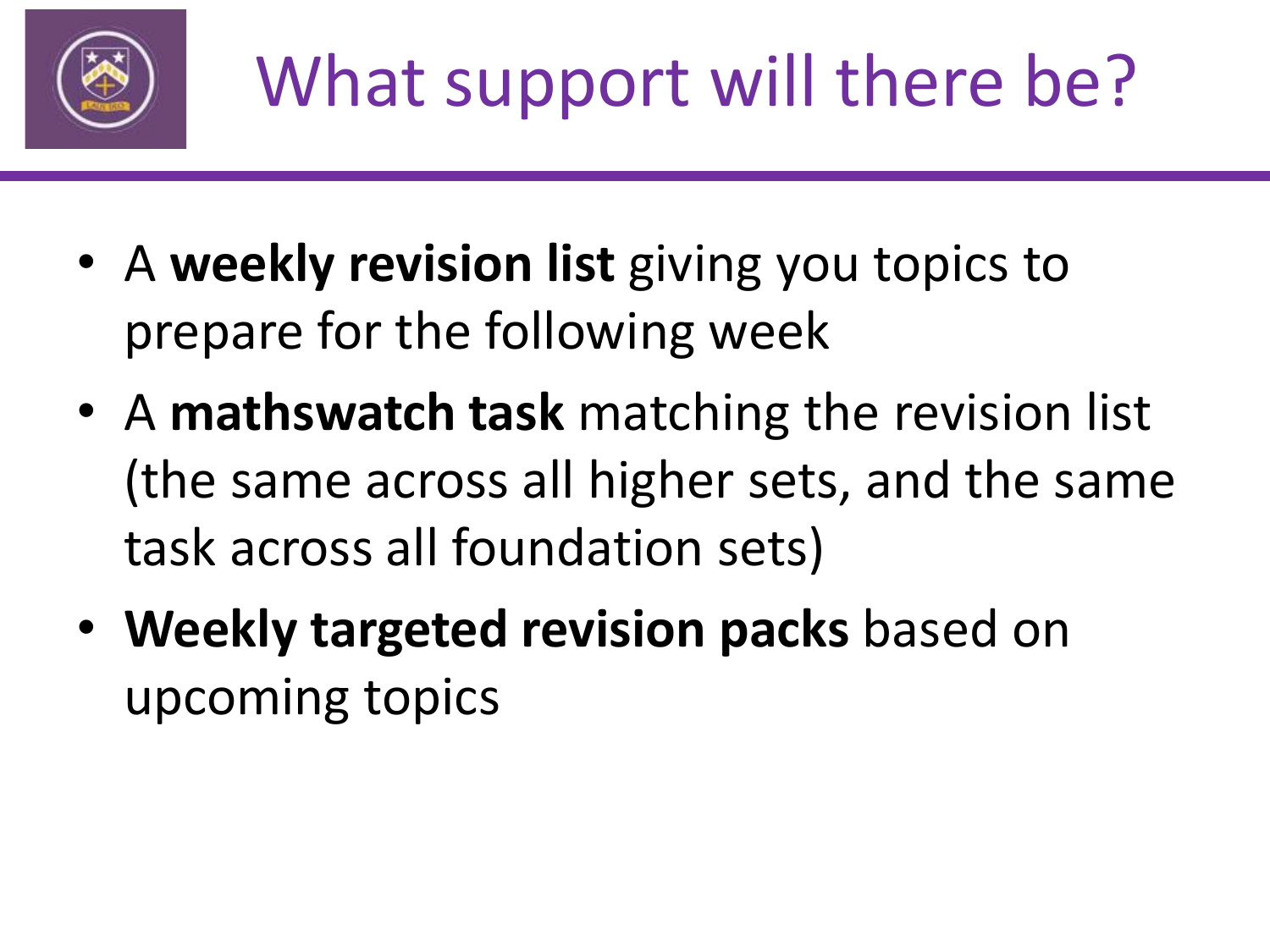

- Complete the **weekly mathswatch task** as this will help you practice key topic areas
- If you get stuck on any questions on the mathswatch – watch the videos and try the additional interactive questions
- Complete some revision over Easter little and often is key
- Utilise the practice sets over Easter for exam practice
- Try not to panic!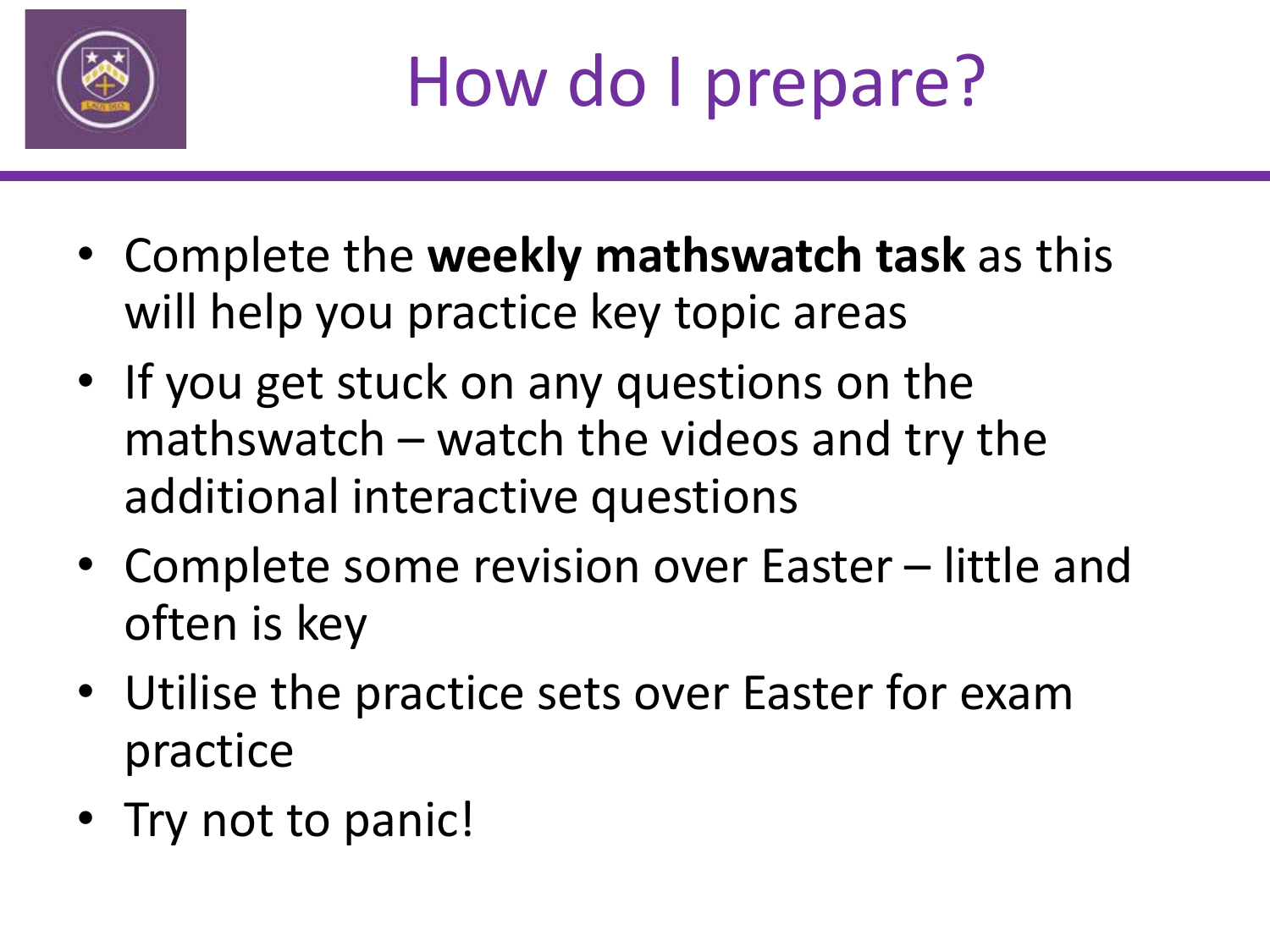

- Your grade will be awarded based on a number of different upcoming assessments
- Your grade will be determined once all marks are in and will be awarded at a departmental level
- Additional evidence collected across the year could be provided to support your grade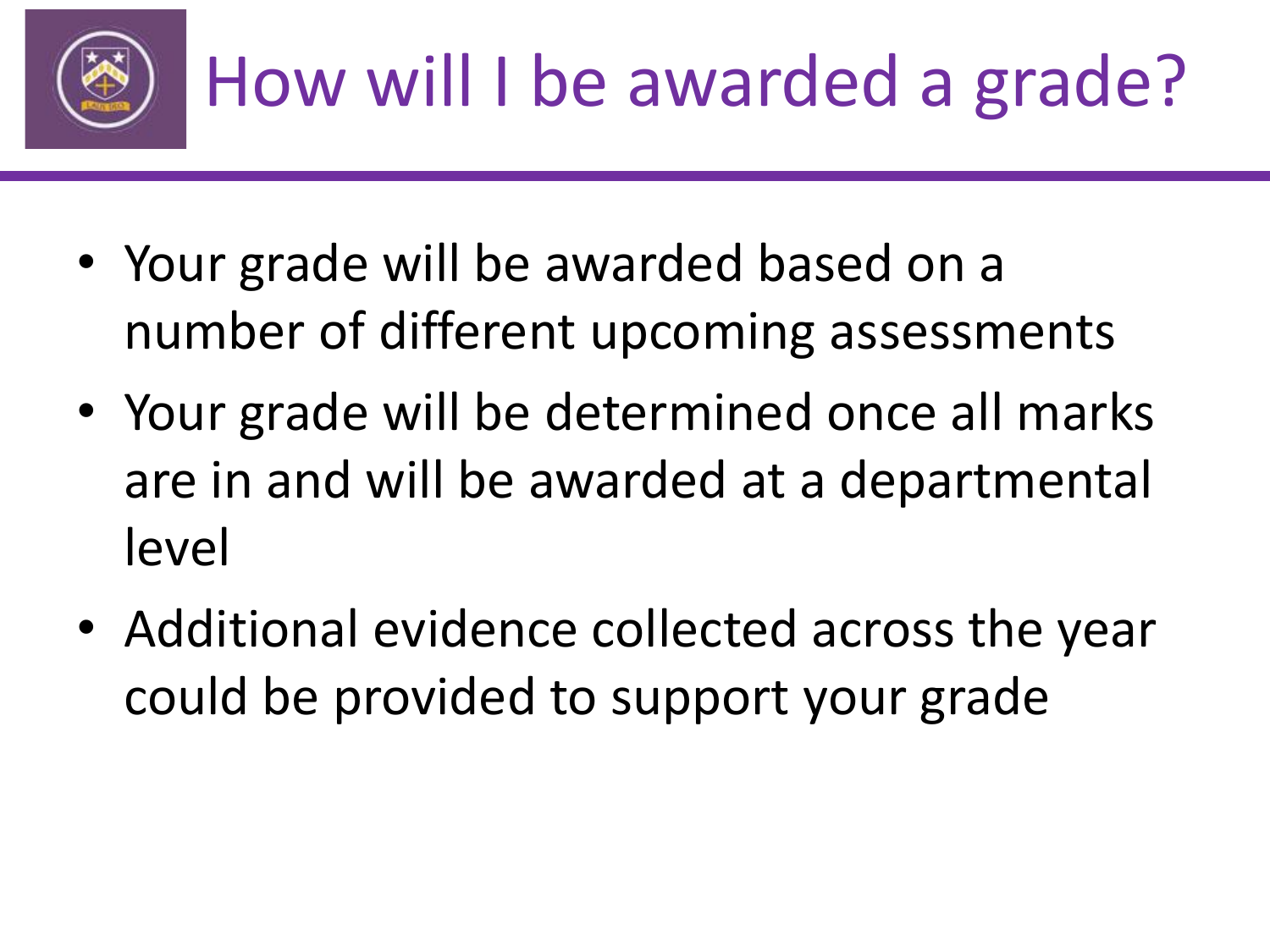

## Can I have my score?

- Your timed assessments will be marked initially by your teacher
- These will then be anonymously moderated internally by other teachers to ensure fair and consistent marking
- Initially you will not get your score back
- Feedback will be shared following the assessment, **but you will not receive your original paper back** as this will still need to undergo moderation
- No grades will be given